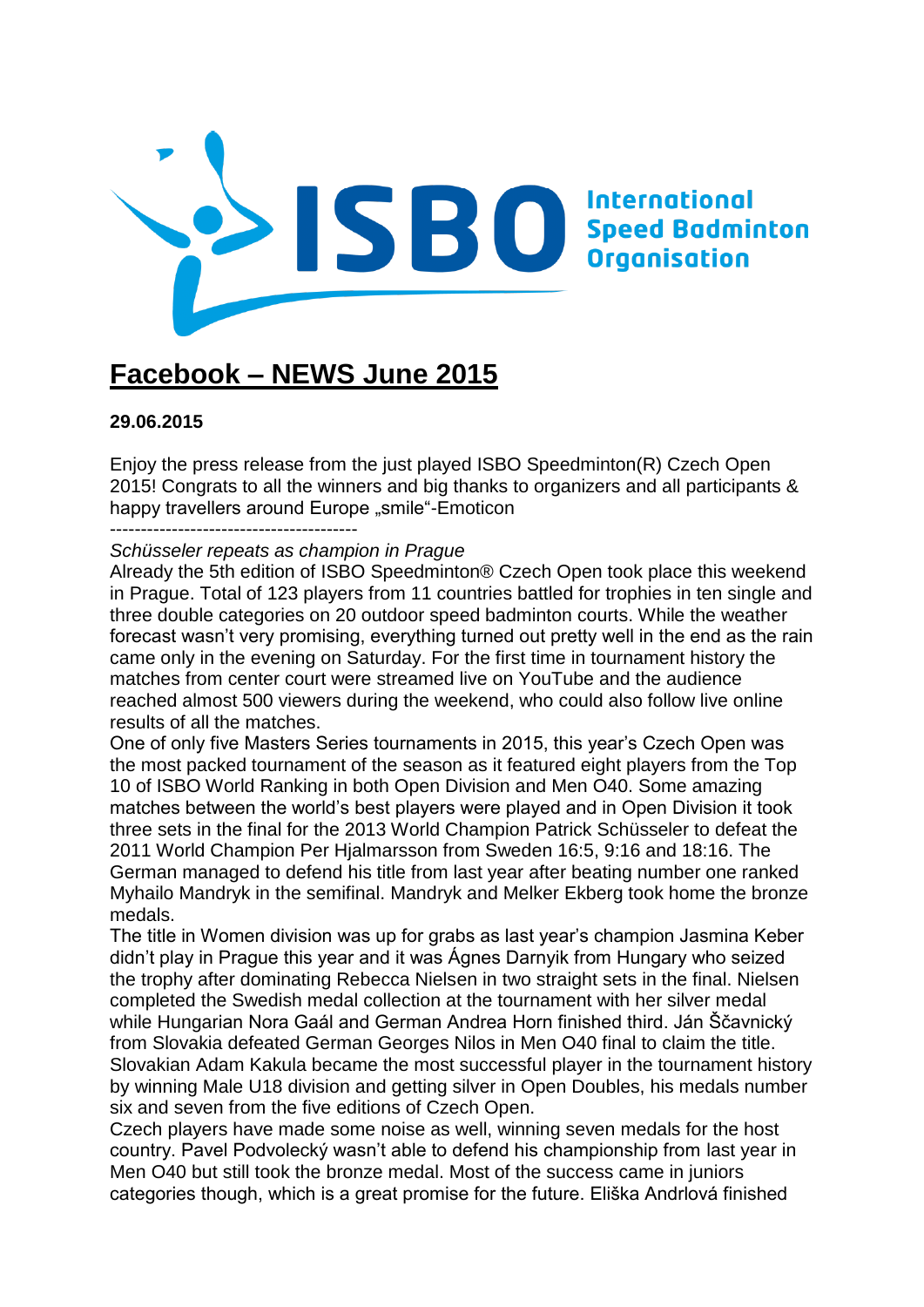second in Female U18 and was joined at the podium by teammate Nikol Krpálková who got the bronze medal in her first appearance on an international tournament. Later on she was also able to add another silver in U18 Doubles together with Viktorie Vlášková while Lukáš Kolč with Eva Jurášová finished third. Boys added two more bronze medals – Matyáš Makarov in Male U14 and David Kubišta in Mixed U12.

Once again, Czech Open proved to be a quality tournament with high level of competition and with this year in the books, we can already start looking forward to the next year.





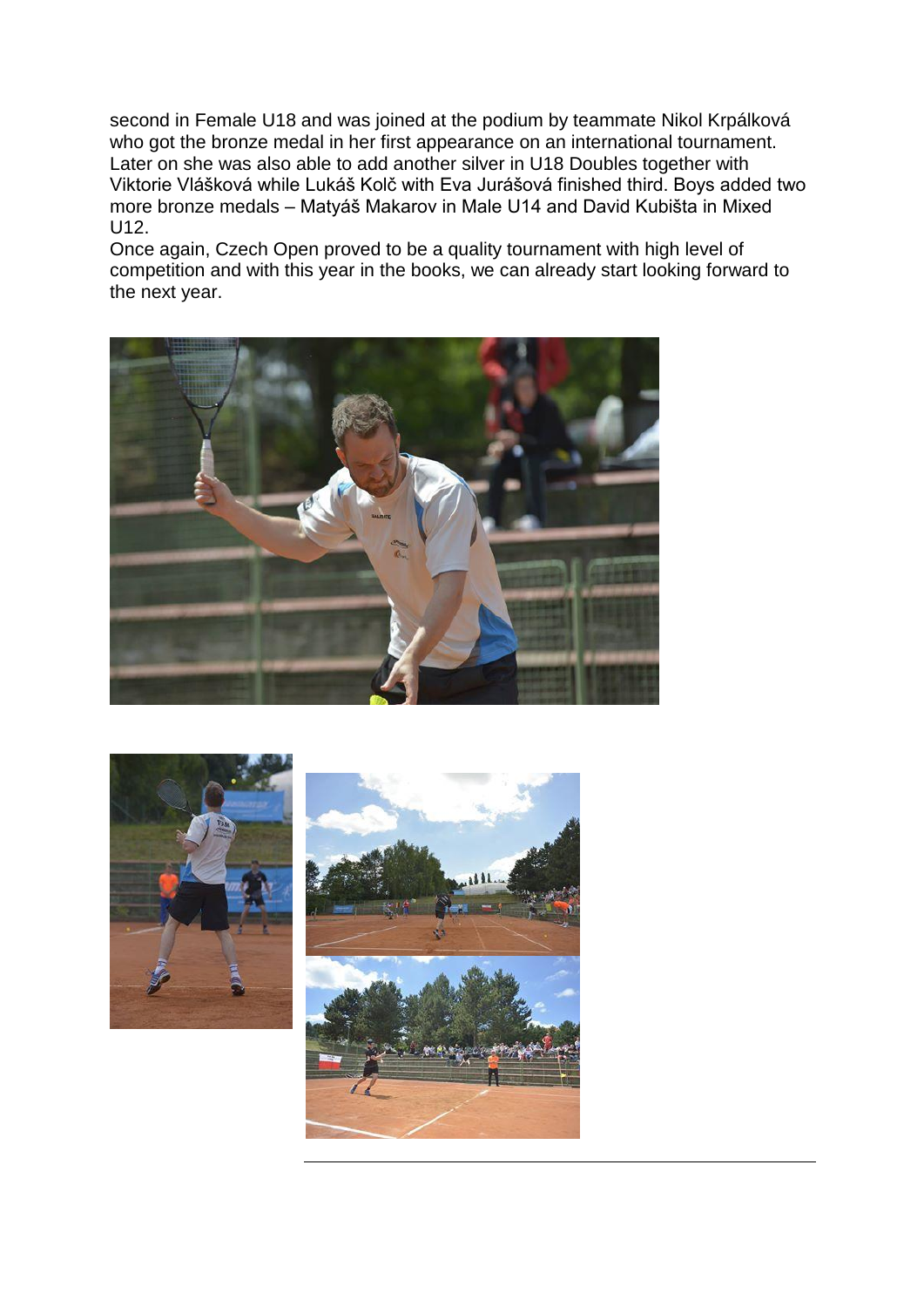Results ISBO Speedminton(R) Czech Open 2015:

[LIVE RESULTS.xlsx -](https://www.facebook.com/l.php?u=https%3A%2F%2Fdocs.google.com%2Fspreadsheets%2Fd%2F1EYNomFxgmwLbbx8a0qqblXIJjYjU1p0dLKlj1oUDQ8g%2Fedit%3Fusp%3Dsharing&h=XAQHHBZpD&s=1) Google Sheets

docs.google.com

## **26.06.2015**



[CZECH SPEEDMINTON](https://www.facebook.com/CzechSpeedminton?fref=nf)[5th ISBO Speedminton Czech Open 2015](https://www.facebook.com/events/1562433747370279/permalink/1604803893133264/?ref=3&ref_newsfeed_story_type=regular&action_history=null)

First medals handed out today! Congratulations to all!

Mixed U12

- 1. Iza IDZI (POL)
- 2. Julia MICHNIEWICZ (POL)
- 3. David KUBIŠTA (CZE)

Female U14

- 1. Nika MISKULIN (CRO)
- 2. Ewa GARWOLINSKA (POL)
- 3. Oliwia BARTYZEL (POL)

Male U14

- 1. Szymon MICHNIEWICZ (POL)
- 2. Maciej FILIPOWICZ (POL)
- 3. Matyáš MAKAROV (CZE)

Female U18

- 1. Zofia WINCENCIAK (POL)
- 2. Eliška ANDRLOVÁ (CZE)
- 3. Nikol KRPÁLKOVÁ (CZE)

Male U18

- 1. Adam KAKULA (SVK)
- 2. Patrik TURŇA (SVK)
- 3. Szymon ANDRZEJEWSKI (POL)
- 3. Szymon WISNIEWSKI (POL)

U18 Doubles

- 1. Szymon ANDRZEJEWSKI/Szymon WISNIEWSKI (POL)
- 2. Nikol KRPÁLKOVÁ/Viktorie VLÁŠKOVÁ (CZE)
- 3. Lukáš KOLČ/Eva JURÁŠOVÁ (CZE)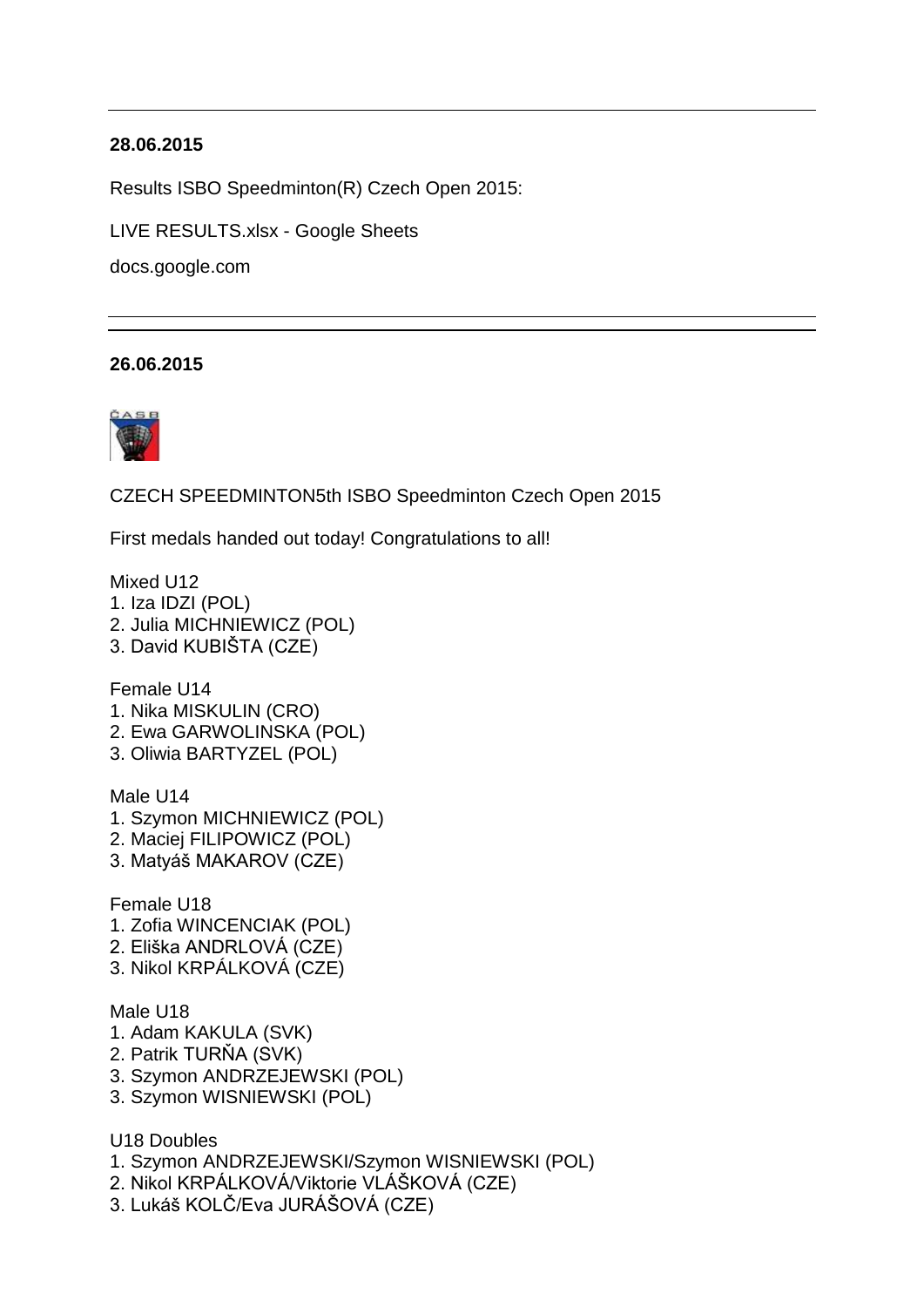ISBO Speedminton(R) Czech Open 2015 - LIVE -STREAM, -SCHEDULE & - **RE[S](http://www.isbo-speedbadminton.com/?id=270)UTLS** 



# **25.06.2015**

ISBO Speedminton(R) Czech Open 2015 - ISBO Tournament Information - LIVESTREAM COMING SOON!

# **24.06.2015**

Still searching a double partner for the World Championships? [www.wc2015.berlin!](http://www.wc2015.berlin/)

# **24.06.2015**

6 days left to register for the World Championships (also payment deadline - control your payment status!).

## **18.06.2015**

JOIN THE OFFICIAL FACEBOOK EVENT OF THE ISBO SPEEDMINTON(R) WORLD CHAMPIONSHIPS. REGISTRY & PAYMENT DEADLINE: 30.06.2015 - 12 days left!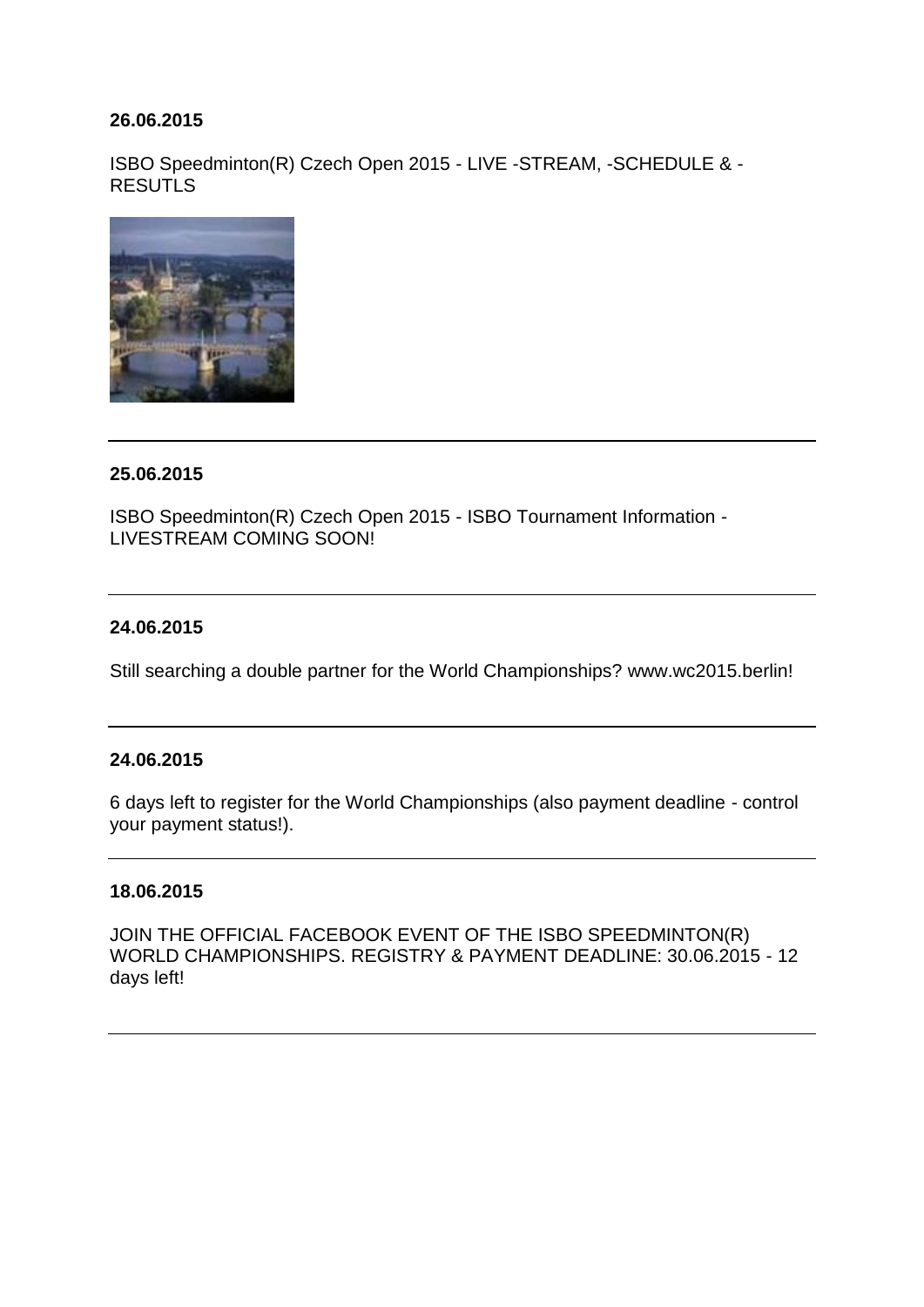How about a smash in town? .wink "-Emoticon"



## **15.06.2015**

Dear all,

Please have a look at the press report and pictures from the ISBO Speedminton® Croatian Open below!

------------------- PRESS REPORT ------------------

Zagreb – The 8. ISBO Speedminton® Croatian Open 2015 took place this weekend, 13 – 14 June in Zagreb, Croatia.

Almost 100 players from 12 countries: Czech Republic, France, Hungary, Norway, Poland, Serbia, Slovakia, Slovenia, Sweden, Ukraine and host Croatia, participated at the 8. ISBO Speedminton PREMJER Croatian Open 2015 in Zagreb, capital city of Croatia. The tournament is classified as one of the five 1000 points tournament of the year and it is part of the Master Series Tournaments.

Divisions which were played at the tournament are: OPEN DIVISION, WOMEN, MEN O40, MEN O50, U-12MIX, U14 FEMALE, U-14 MALE, U-18 FEMALE, U-18 MALE, OPEN DOUBLE and MIX DOUBLE. The center court was sourrounded by cameras and all spectators could see all matches. The Live stream worked perfectly.

The Open division brought exciting moments and great matches. The first World Champion, Per Hjalmarson (SWE) faced Myhailo Mandryk (UKR). Per Hjalmarson did not give a chance to Myhailo Mandryk to play three sets and won in straight sets 16:9, 16:10. Dasen Jardas (CRO) and Andrej Ostrihon (SVK) finished in joint third place.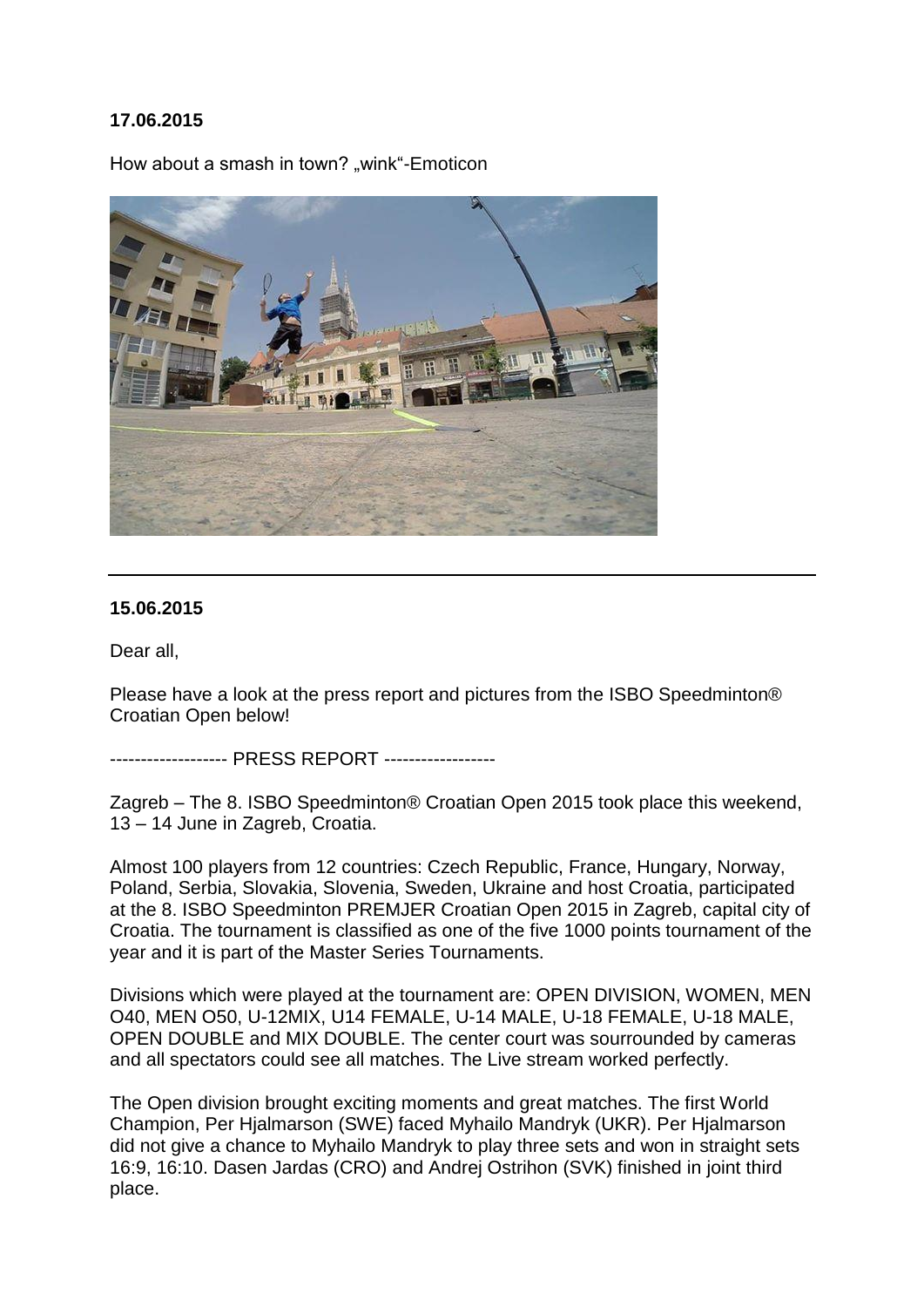

the heart of Zagreb, on European square. After the finals, winner of Open division, Per Hjalmarson (SWE), and winner of Women division, Jasmina Keber (SLO), were playing promotional match on the European square. Also players from Norway, Morten Pasche and Stian Pasche played promotional matches.

According to the feedback, all players had good time and the organizers are getting ready for the tournament next year.

-------------------------------------------------

Congratulations to the winners and thank you all for participation!



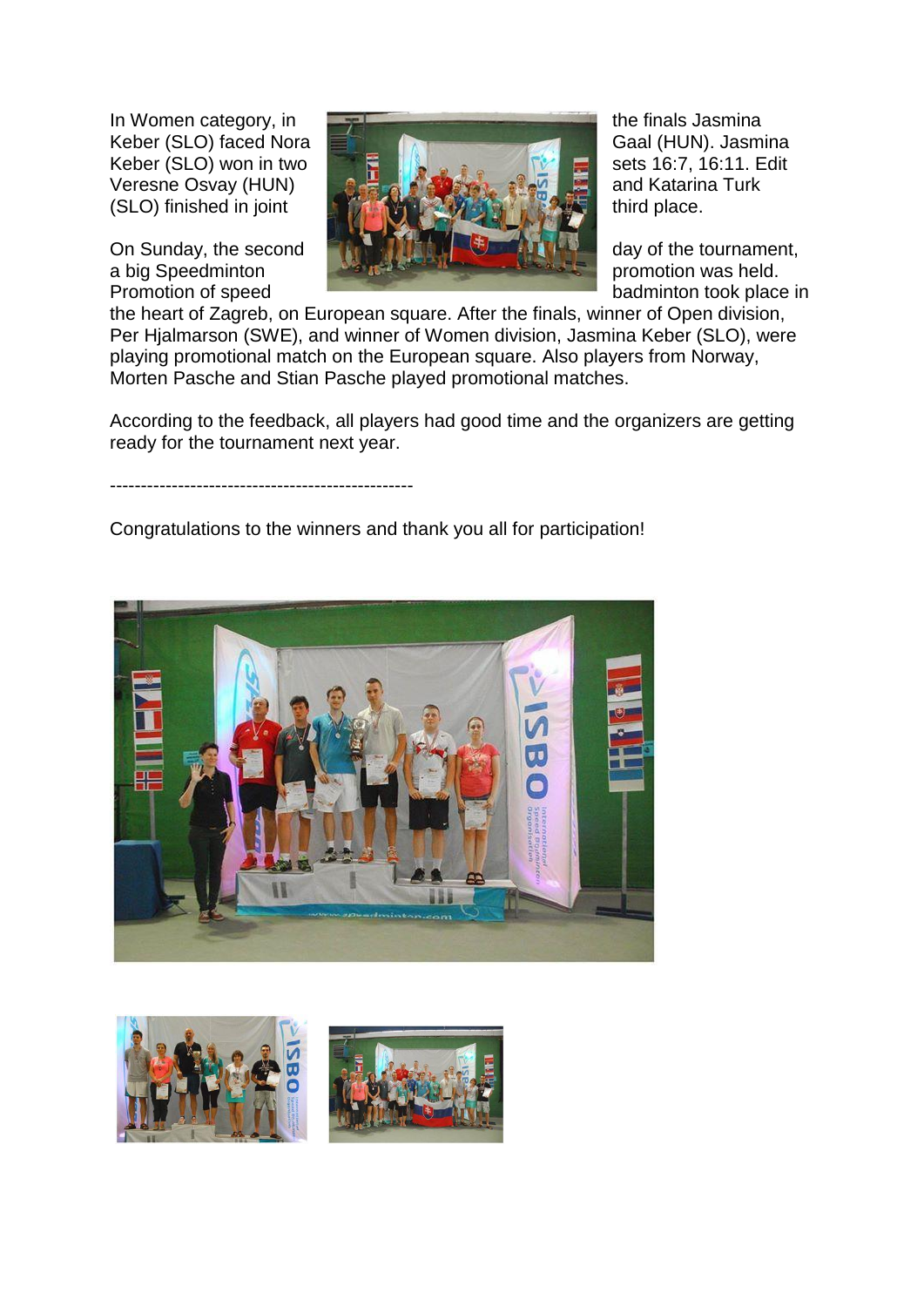Results ISBO Speedminton(R) Croatian Open 2015



[Dasen Jardas](https://www.facebook.com/dasen.jardas) hat eine Datei in der Gruppe ["ISBO platform!"](https://www.facebook.com/groups/196600627192419/) hochgeladen.

Dear players,

attached you will find results of the 8th ISBO Speedminton Croatian Open in Zagreb.

# **11.06.2015**

LIVESTREAM LINK FOR THE ISBO Speedminton(R) Croatian Open.

<http://www.isbo-speedbadminton.com/?id=269>

## **10.06.2015**

Dear players,

attached you will find the draws of the 8th ISBO Speedminton Croatian Open in Zagreb.

See you in Zagreb.

## **06.06.2015**

Dear players,

attached you will find the draws of the 8th ISBO Speedminton Croatian Open in Zagreb.

See you in Zagreb.

#### **01.06.2015**

In the name of the German Speed Badminton Federation - organzier of the world championships:

Dear ISBO Members.